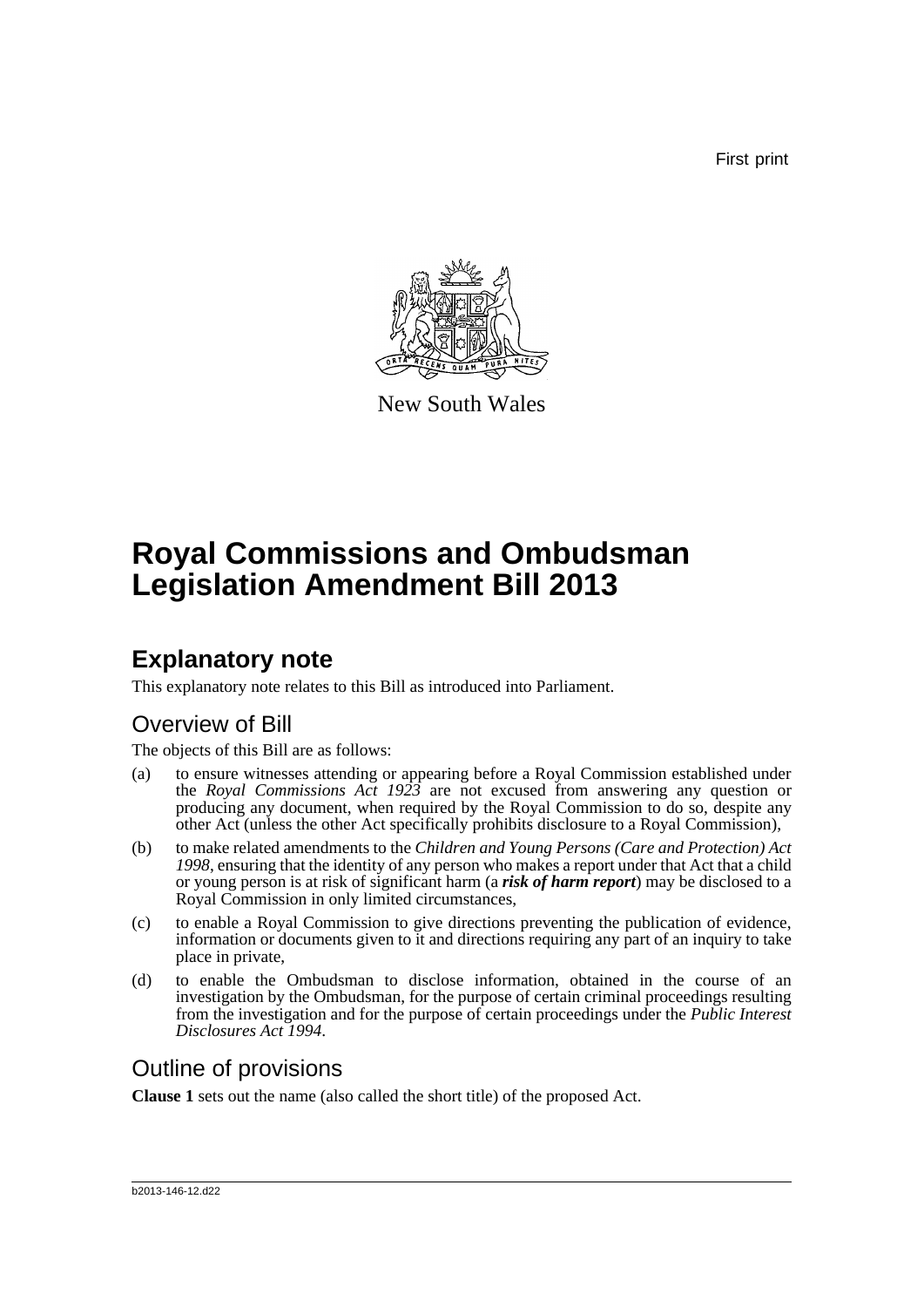**Clause 2** provides for the commencement of the proposed Act on the date of assent to the proposed Act.

### **Schedule 1 Amendment of Royal Commissions Act 1923 No 29**

Section 17 (1) of the *Royal Commissions Act 1923* (*RC Act*) provides that witnesses summoned to attend or appearing before a Royal Commission are not excused from answering questions or producing documents to the Commission on any grounds. Section 17 applies only if the Governor declares, in the letters patent establishing the Royal Commission, that the section applies to the inquiry.

**Schedule 1 [2]** amends section 17 (1) of the RC Act to expressly provide that the grounds on which a person is not excused from answering questions or producing documents include any duty of secrecy or other restriction on disclosure.

**Schedule 1** [3] ensures that a provision of any other Act or law (for example, a provision imposing a restriction on disclosure) may only override section 17 (1) of the RC Act if the provision states specifically that it applies despite section 17.

**Schedule 1 [1]** inserts proposed section 12B into the RC Act. The proposed section enables a Royal Commission to give directions preventing or restricting the publication of evidence, information or documents given to it. The proposed section also enables a Royal Commission to direct that any part of an inquiry may take place in private and to direct who may be present at that part of the inquiry.

**Schedule 1 [4]** inserts proposed section 23B, which makes it an offence to contravene any direction made under proposed section 12B.

**Schedule 1 [5]** contains savings and transitional provisions consequent on the enactment of the proposed Act.

### **Schedule 2 Amendment of Children and Young Persons (Care and Protection) Act 1998 No 157**

**Schedule 2 [2]** inserts proposed section 29AA into the *Children and Young Persons (Care and Protection) Act 1998*, which ensures that the identity of a person who makes a risk of harm report, or information from which the identity of that person could be deduced, must not be disclosed to a Royal Commission, except with the consent of the person who made the report or the leave of a commissioner who is satisfied that the report is of significant importance to the inquiry. The proposed section makes it clear (as required by the amendment to section 17 of the RC Act made by **Schedule 1 [3]**) that this particular restriction on disclosure to a Royal Commission has effect despite section 17 of the RC Act. **Schedule 2 [1]** makes a consequential amendment.

**Schedule 2 [3]** enables the Governor to make savings and transitional regulations that are consequential on the enactment of the proposed Act or any other amending Act.

**Schedule 2** [4] contains a savings and transitional provision consequent on the enactment of the proposed Act.

### **Schedule 3 Amendment of Ombudsman Act 1974 No 68**

**Schedule 3 [1] and [2]** (together with the amendment to the *Police Act 1990* made in **Schedule 4 [1]**) give effect to the object described in paragraph (d) of the Overview.

**Schedule 3** [3] contains a savings and transitional provision consequent on the enactment of the proposed Act.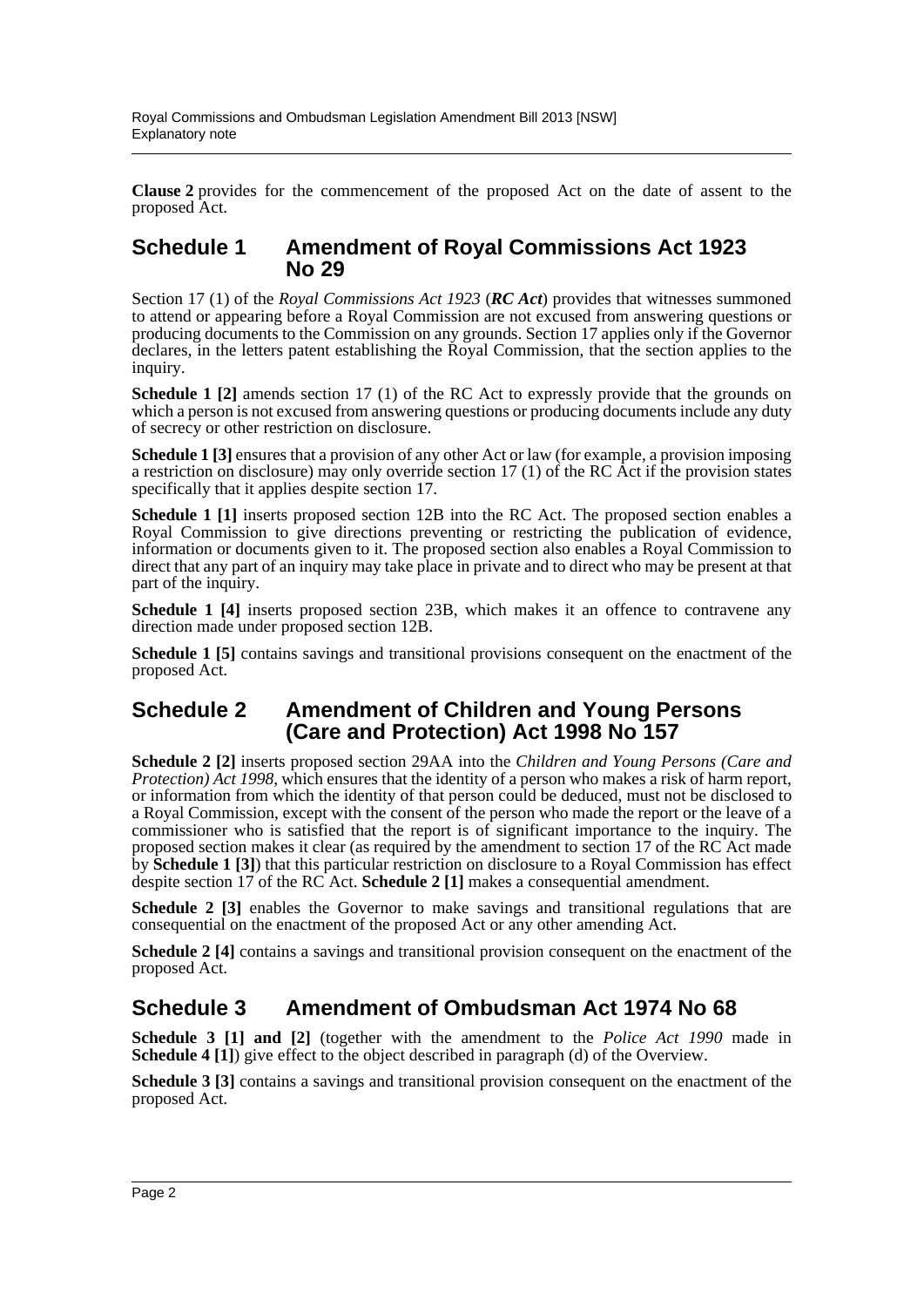### **Schedule 4 Amendment of Police Act 1990 No 47**

**Schedule 4 [1]** (together with the amendments to the *Ombudsman Act 1974* made in **Schedule 3 [1] and [2]**) gives effect to the object described in paragraph (d) of the Overview.

**Schedule 4 [2]** enables the Governor to make savings and transitional regulations that are consequential on the enactment of the proposed Act.

**Schedule 4 [3]** contains a savings and transitional provision consequent on the enactment of the proposed Act.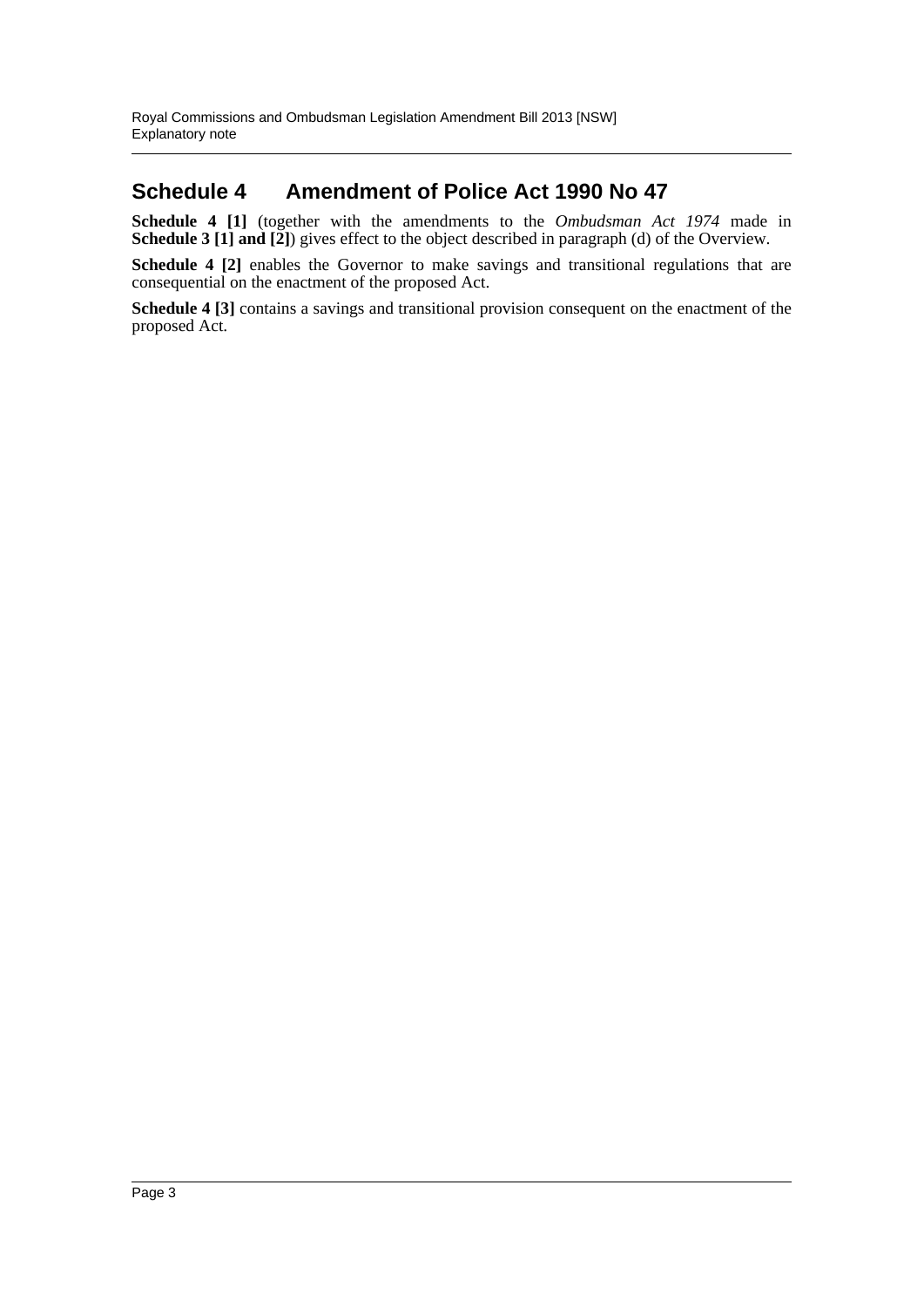First print



New South Wales

# **Royal Commissions and Ombudsman Legislation Amendment Bill 2013**

## **Contents**

|            |                                                                                  | Page |
|------------|----------------------------------------------------------------------------------|------|
|            | Name of Act                                                                      | 2    |
| 2          | Commencement                                                                     | 2    |
| Schedule 1 | Amendment of Royal Commissions Act 1923 No 29                                    | 3    |
| Schedule 2 | Amendment of Children and Young Persons (Care and<br>Protection) Act 1998 No 157 | 5    |
| Schedule 3 | Amendment of Ombudsman Act 1974 No 68                                            |      |
| Schedule 4 | Amendment of Police Act 1990 No 47                                               | 8    |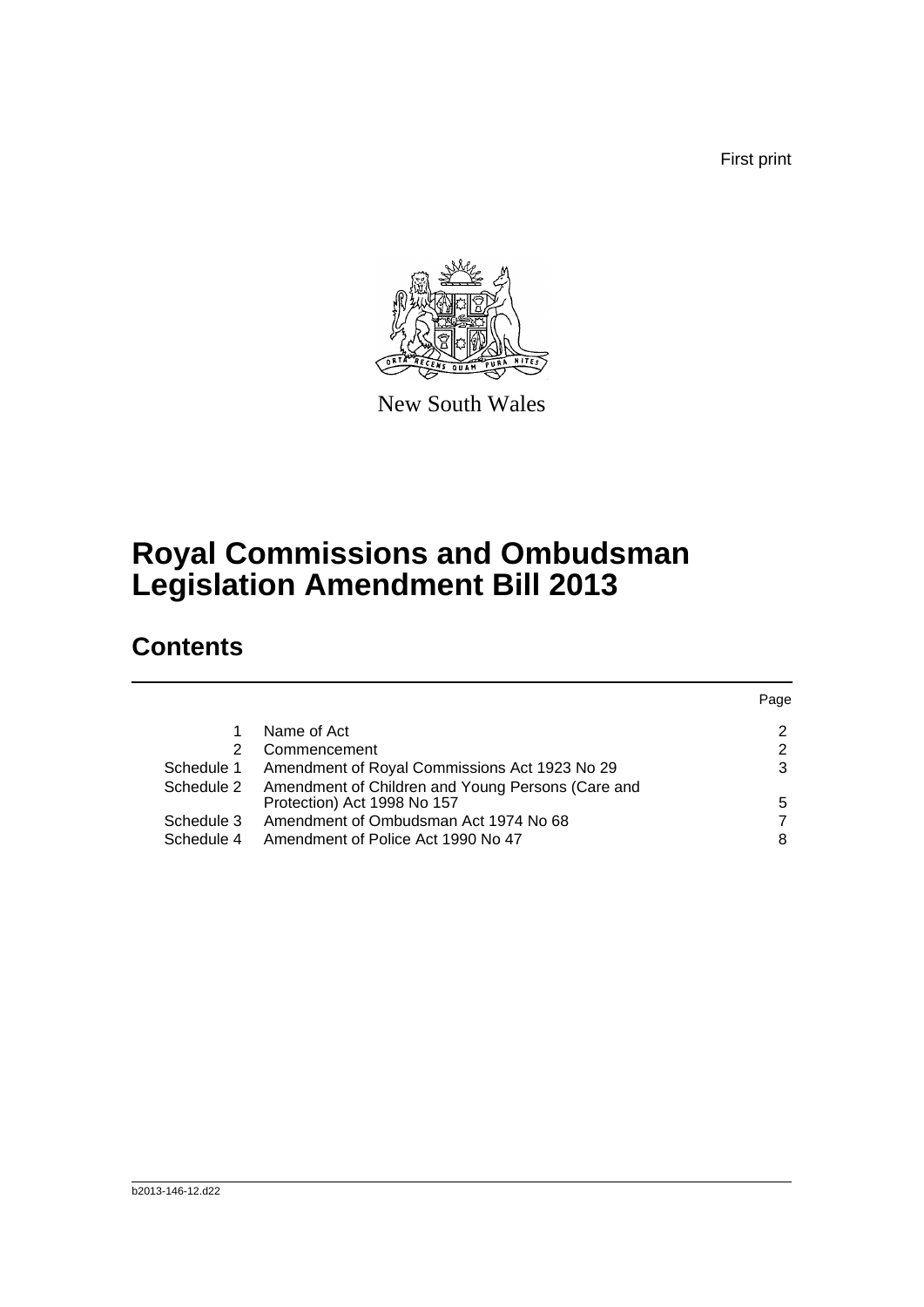

New South Wales

# **Royal Commissions and Ombudsman Legislation Amendment Bill 2013**

No , 2013

### **A Bill for**

An Act to amend the *Royal Commissions Act 1923* and the *Children and Young Persons (Care and Protection) Act 1998* with respect to disclosures to a Royal Commission; to amend the *Ombudsman Act 1974* and the *Police Act 1990* with respect to disclosures for the purposes of legal proceedings; and for other purposes.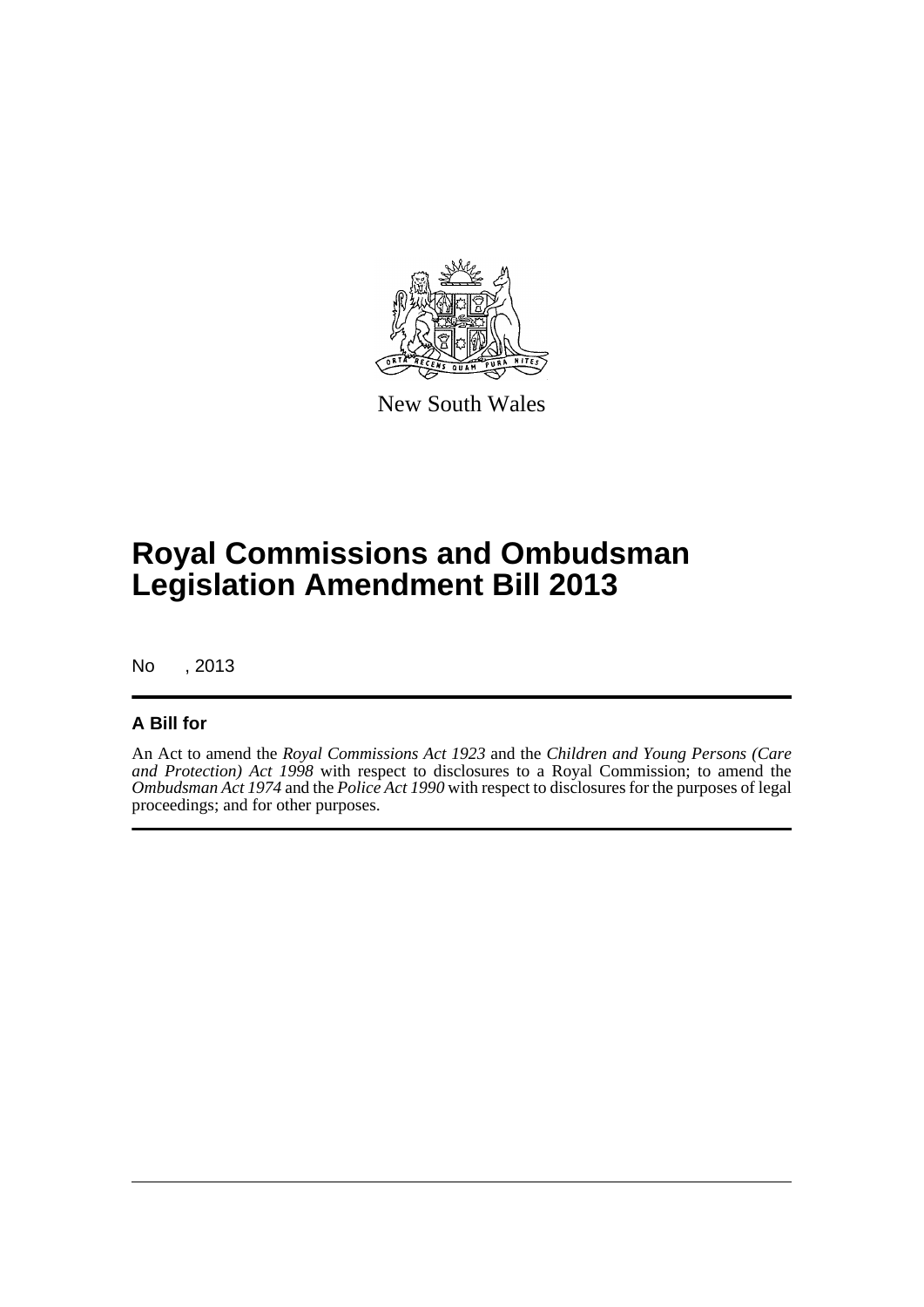<span id="page-5-1"></span><span id="page-5-0"></span>

| The Legislature of New South Wales enacts:                                         |        |  |  |
|------------------------------------------------------------------------------------|--------|--|--|
| Name of Act                                                                        | 2      |  |  |
| This Act is the Royal Commissions and Ombudsman Legislation Amendment<br>Act 2013. | 3<br>4 |  |  |
| Commencement                                                                       | 5      |  |  |
| This Act commences on the date of assent to this Act.                              |        |  |  |
|                                                                                    |        |  |  |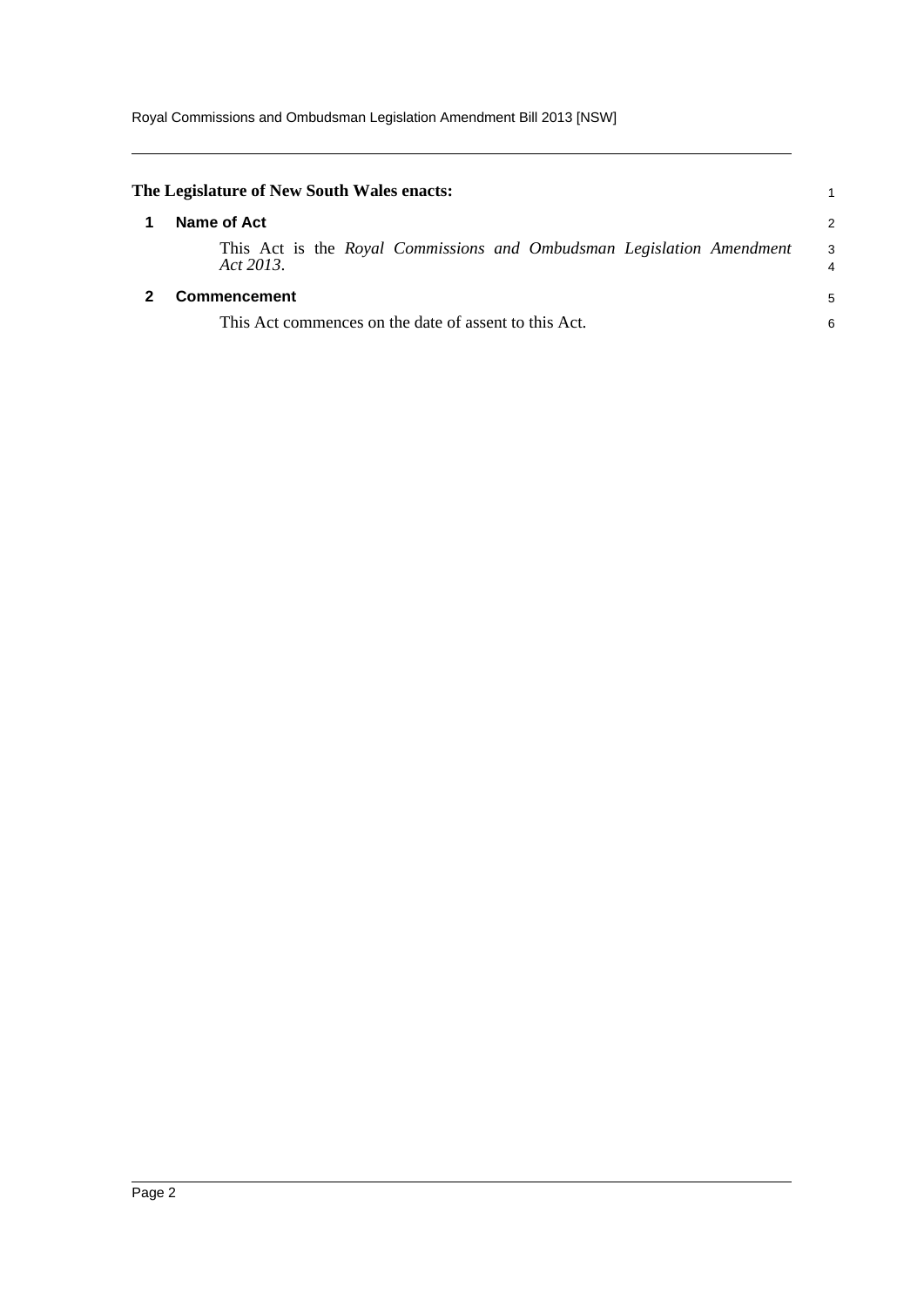<span id="page-6-0"></span>

| <b>Schedule 1</b> |                                                       |                    | <b>Amendment of Royal Commissions Act 1923</b><br><b>No 29</b>                                                                                                                                                                                                                                  | 1<br>2                   |
|-------------------|-------------------------------------------------------|--------------------|-------------------------------------------------------------------------------------------------------------------------------------------------------------------------------------------------------------------------------------------------------------------------------------------------|--------------------------|
| [1]               |                                                       | <b>Section 12B</b> |                                                                                                                                                                                                                                                                                                 | 3                        |
|                   | Insert after section 12A:                             |                    |                                                                                                                                                                                                                                                                                                 | 4                        |
|                   | 12B                                                   |                    | Direction as to non-publication or that part of inquiry to be held in private                                                                                                                                                                                                                   | 5                        |
|                   |                                                       | (1)                | A commissioner may give directions preventing or restricting the publication<br>of evidence or information given, or of matters in documents produced, to or<br>before the commission.                                                                                                          | 6<br>$\overline{7}$<br>8 |
|                   |                                                       | (2)                | A commissioner may direct that any part of an inquiry is to take place in<br>private.                                                                                                                                                                                                           | 9<br>10                  |
|                   |                                                       | (3)                | If a commissioner directs that any part of an inquiry is to take place in private,<br>the commissioner may give directions as to the persons who may be present at<br>that part of the inquiry.                                                                                                 | 11<br>12<br>13           |
|                   |                                                       | (4)                | In this section, <i>commissioner</i> means the chairperson or sole commissioner, as<br>the case may be.                                                                                                                                                                                         | 14<br>15                 |
| [2]               | <b>Section 17 Answers and documents</b>               |                    |                                                                                                                                                                                                                                                                                                 |                          |
|                   |                                                       |                    | Insert ", or on the ground of a duty of secrecy or other restriction on disclosure," after<br>"privilege" in section $17(1)$ .                                                                                                                                                                  | 17<br>18                 |
| $[3]$             | Section 17 (1A)                                       |                    |                                                                                                                                                                                                                                                                                                 |                          |
|                   | Insert after section $17(1)$ :                        |                    |                                                                                                                                                                                                                                                                                                 |                          |
|                   |                                                       | (1A)               | Subsection (1) prevails over any inconsistent provision of any other Act or law<br>(whether the inconsistent provision is made before or after the commencement<br>of this subsection) unless the inconsistent provision specifically states that it is<br>to have effect despite this section. | 21<br>22<br>23<br>24     |
| [4]               |                                                       | <b>Section 23B</b> |                                                                                                                                                                                                                                                                                                 | 25                       |
|                   | Insert after section 23A:                             |                    |                                                                                                                                                                                                                                                                                                 |                          |
|                   | 23B                                                   |                    | Contravention of direction as to non-publication or that part of inquiry to be<br>held in private                                                                                                                                                                                               | 27<br>28                 |
|                   |                                                       |                    | A person who contravenes a direction given under section 12B commits an<br>offence.                                                                                                                                                                                                             | 29<br>30                 |
|                   |                                                       |                    | Maximum penalty: 10 penalty units.                                                                                                                                                                                                                                                              | 31                       |
| [5]               | <b>Schedule 1 Savings and transitional provisions</b> |                    |                                                                                                                                                                                                                                                                                                 |                          |
|                   | Insert after clause 2:                                |                    |                                                                                                                                                                                                                                                                                                 |                          |
|                   | 3                                                     |                    | Royal Commissions and Ombudsman Legislation Amendment Act 2013                                                                                                                                                                                                                                  | 34                       |
|                   |                                                       | (1)                | The amendments made by the Royal Commissions and Ombudsman<br>Legislation Amendment Act 2013 to this Act extend to the Child Sexual Abuse<br>Royal Commission.                                                                                                                                  | 35<br>36<br>37           |
|                   |                                                       | (2)                | The declaration of the Governor in the Letters Patent of 25 January 2013 that<br>section 17 of this Act applies to the Child Sexual Abuse Royal Commission is<br>taken to be a declaration that amended section 17 applies to that Commission.                                                  | 38<br>39<br>40           |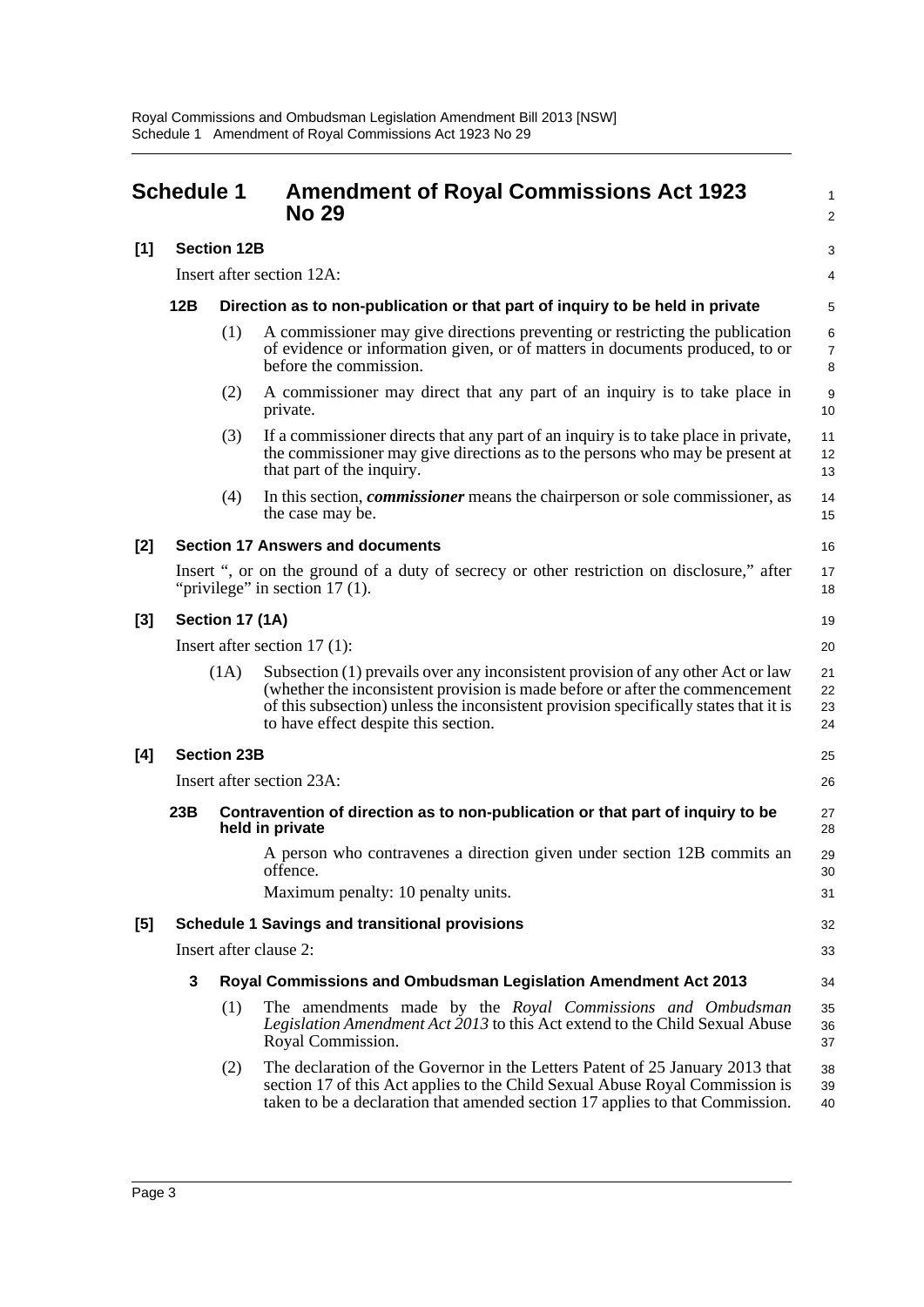| (3) | Any person who, prior to the commencement of amended section 17,<br>answered any questions or produced any document or other thing to the Child<br>Sexual Abuse Royal Commission is taken to have been compelled to do so in<br>accordance with amended section 17. | 1<br>$\overline{2}$<br>3<br>$\overline{4}$ |
|-----|---------------------------------------------------------------------------------------------------------------------------------------------------------------------------------------------------------------------------------------------------------------------|--------------------------------------------|
| (4) | Any preconditions to answering the questions or producing the document (or<br>any information contained in the document) or other thing are taken to have<br>been complied with.                                                                                    | 5<br>6<br>$\overline{7}$                   |
| (5) | In this clause:<br><b>amended section 17</b> means section 17 of this Act, as amended by the Royal<br>Commissions and Ombudsman Legislation Amendment Act 2013.<br><b>Child Sexual Abuse Royal Commission</b> has the same meaning as in clause 2.                  | 8<br>9<br>10<br>11                         |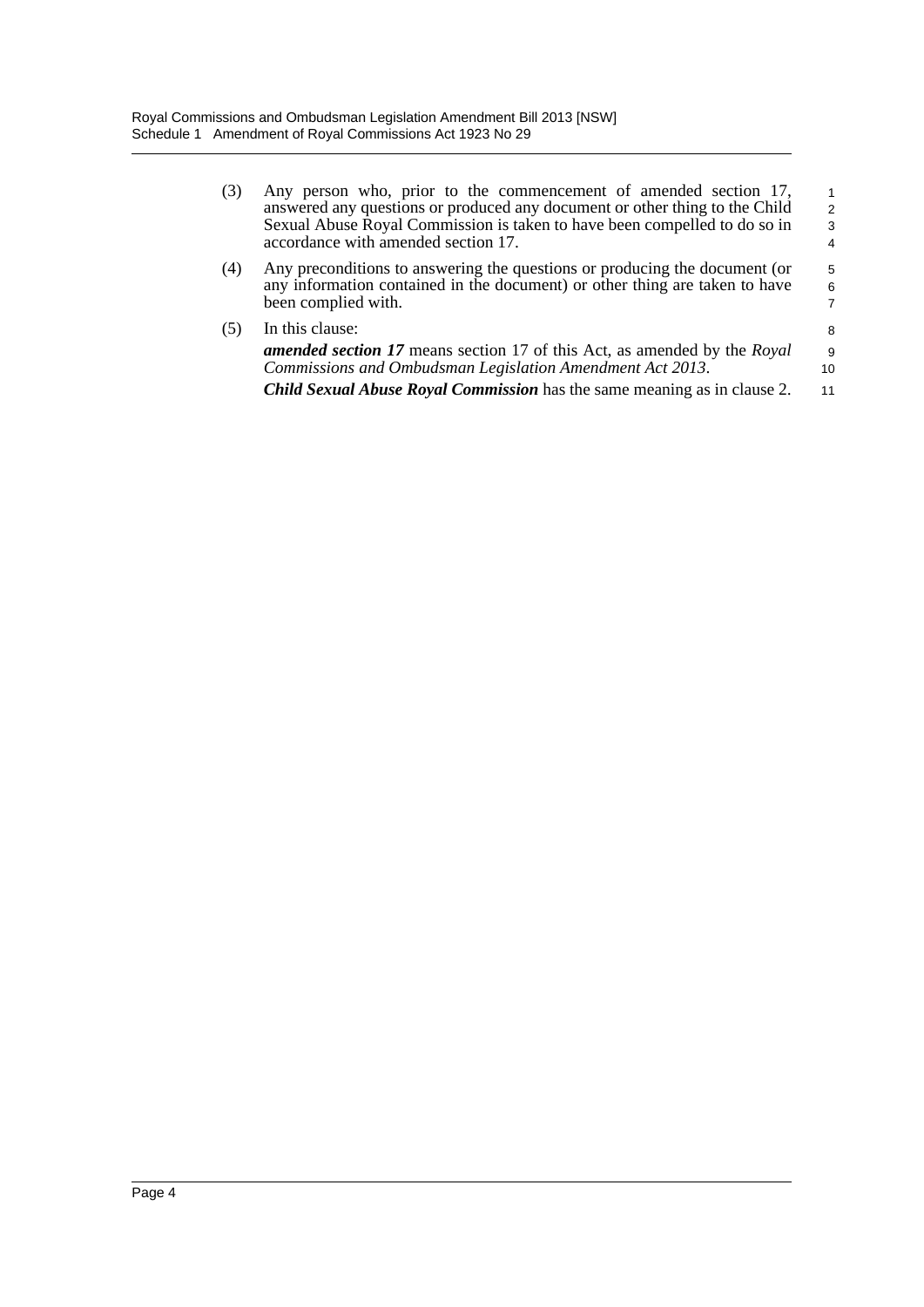<span id="page-8-0"></span>

| <b>Schedule 2</b> |                                                       |                     | <b>Amendment of Children and Young Persons</b><br>(Care and Protection) Act 1998 No 157                                                                                                                                                                                                                                                                                                                          |                       |  |
|-------------------|-------------------------------------------------------|---------------------|------------------------------------------------------------------------------------------------------------------------------------------------------------------------------------------------------------------------------------------------------------------------------------------------------------------------------------------------------------------------------------------------------------------|-----------------------|--|
| [1]               |                                                       |                     | <b>Section 27A Alternative reporting arrangements</b>                                                                                                                                                                                                                                                                                                                                                            |                       |  |
|                   |                                                       |                     | Omit section 27A (7). Insert instead:                                                                                                                                                                                                                                                                                                                                                                            | 4                     |  |
|                   |                                                       | (7)                 | Sections 29 and 29AA apply in relation to a referral that is made to an<br>assessment officer under this section in the same way as they apply to a report<br>to which those sections apply. For that purpose, a reference in section 29 or<br>29AA to the making of a report includes a reference to the referral of a matter<br>to an assessment officer in accordance with an arrangement under this section. | 5<br>6<br>7<br>8<br>9 |  |
| [2]               |                                                       | <b>Section 29AA</b> |                                                                                                                                                                                                                                                                                                                                                                                                                  | 10                    |  |
|                   |                                                       |                     | Insert after section 29:                                                                                                                                                                                                                                                                                                                                                                                         | 11                    |  |
|                   | <b>29AA</b>                                           |                     | <b>Special provision relating to Royal Commissions</b>                                                                                                                                                                                                                                                                                                                                                           | 12                    |  |
|                   |                                                       | (1)                 | Despite section 17 of the Royal Commissions Act 1923, that section does not<br>authorise or compel the disclosure to a Royal Commission of the identity of a<br>person who made a report to which section 29 applies, or information from<br>which the identity of that person could be deduced, except with:                                                                                                    | 13<br>14<br>15<br>16  |  |
|                   |                                                       |                     | the consent of the person who made the report, or<br>(a)                                                                                                                                                                                                                                                                                                                                                         | 17                    |  |
|                   |                                                       |                     | (b)<br>the leave of a person who is a commissioner within the meaning of<br>Division 2 of Part 2 of the Royal Commissions Act 1923.                                                                                                                                                                                                                                                                              | 18<br>19              |  |
|                   |                                                       | (2)                 | A commissioner cannot grant leave under this section unless the commissioner<br>is satisfied that the report or information concerned is of significant<br>importance to the inquiry.                                                                                                                                                                                                                            | 20<br>21<br>22        |  |
|                   |                                                       | (3)                 | The protection given by this section to a person who made a report (a <i>reporter</i> )<br>applies to:                                                                                                                                                                                                                                                                                                           | 23<br>24              |  |
|                   |                                                       |                     | any person who provided information to the reporter on the basis of<br>(a)<br>which the report was made, and                                                                                                                                                                                                                                                                                                     | 25<br>26              |  |
|                   |                                                       |                     | (b)<br>any person who otherwise was concerned in making such a report or<br>causing such a report to be made,                                                                                                                                                                                                                                                                                                    | 27<br>28              |  |
|                   |                                                       |                     | in the same way as it applies in respect of the reporter.                                                                                                                                                                                                                                                                                                                                                        | 29                    |  |
| [3]               | Schedule 3 Savings, transitional and other provisions |                     |                                                                                                                                                                                                                                                                                                                                                                                                                  | 30                    |  |
|                   |                                                       |                     | Insert at the end of clause $1(1)$ :                                                                                                                                                                                                                                                                                                                                                                             | 31                    |  |
|                   |                                                       |                     | any other Act that amends this Act                                                                                                                                                                                                                                                                                                                                                                               | 32                    |  |
| [4]               | Schedule 3, Part 9                                    |                     |                                                                                                                                                                                                                                                                                                                                                                                                                  | 33                    |  |
|                   | Insert after clause 29:                               |                     |                                                                                                                                                                                                                                                                                                                                                                                                                  | 34                    |  |
|                   | Part 9                                                |                     | <b>Provision consequent on enactment of Royal</b><br><b>Commissions and Ombudsman Legislation</b><br><b>Amendment Act 2013</b>                                                                                                                                                                                                                                                                                   | 35<br>36<br>37        |  |
|                   | 30                                                    |                     | Application of amendments to Child Sexual Abuse Royal Commission                                                                                                                                                                                                                                                                                                                                                 | 38                    |  |
|                   |                                                       | (1)                 | The amendments made by the Royal Commissions and Ombudsman<br>Legislation Amendment Act 2013 to this Act extend to the Child Sexual Abuse<br>Royal Commission.                                                                                                                                                                                                                                                   | 39<br>40<br>41        |  |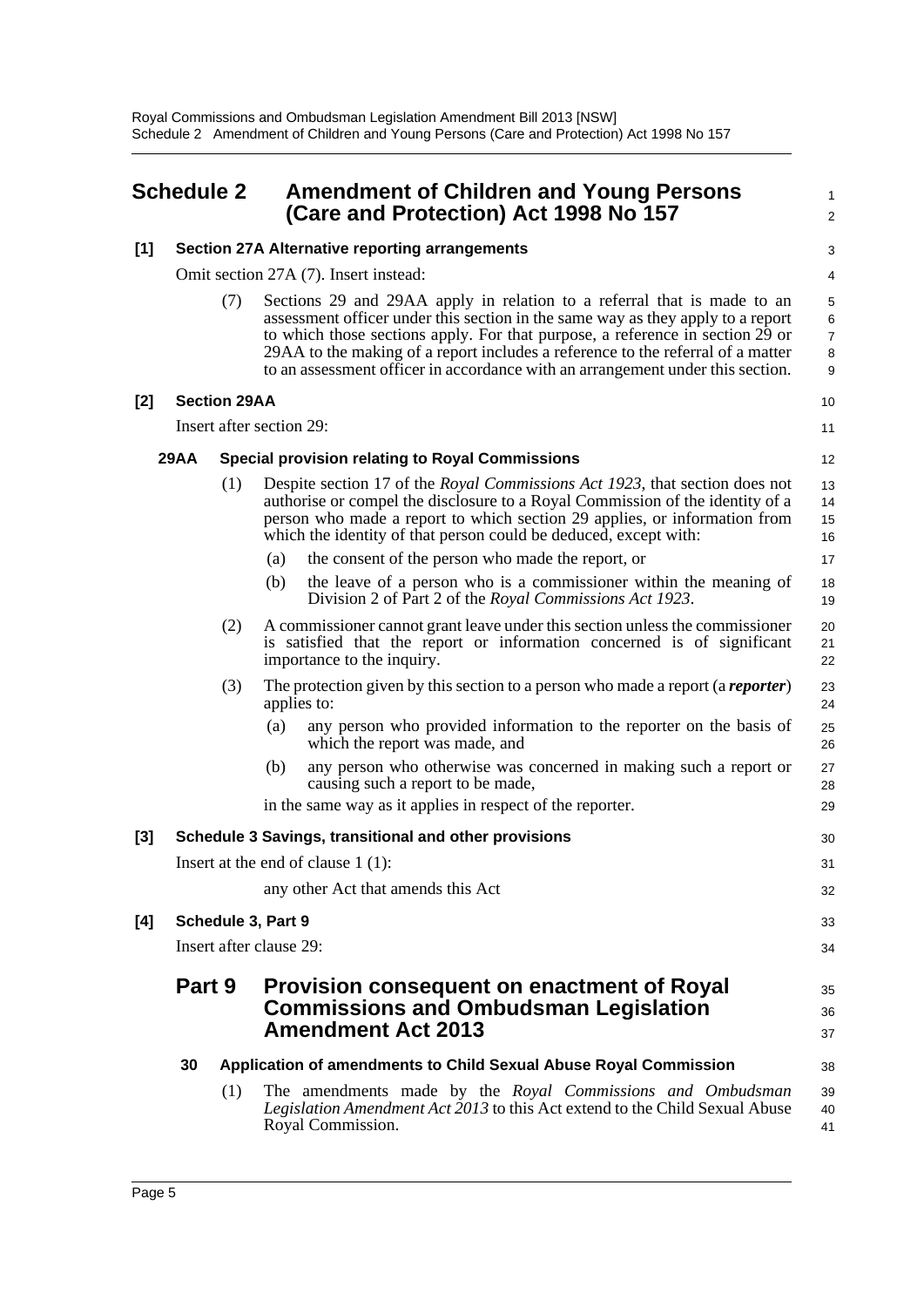(2) In this clause, *Child Sexual Abuse Royal Commission* means the Royal Commission into institutional responses to allegations and incidents of child sexual abuse and related matters, issued by the Governor by Letters Patent on 25 January 2013 (and including any later alterations and variations of those Letters Patent). 1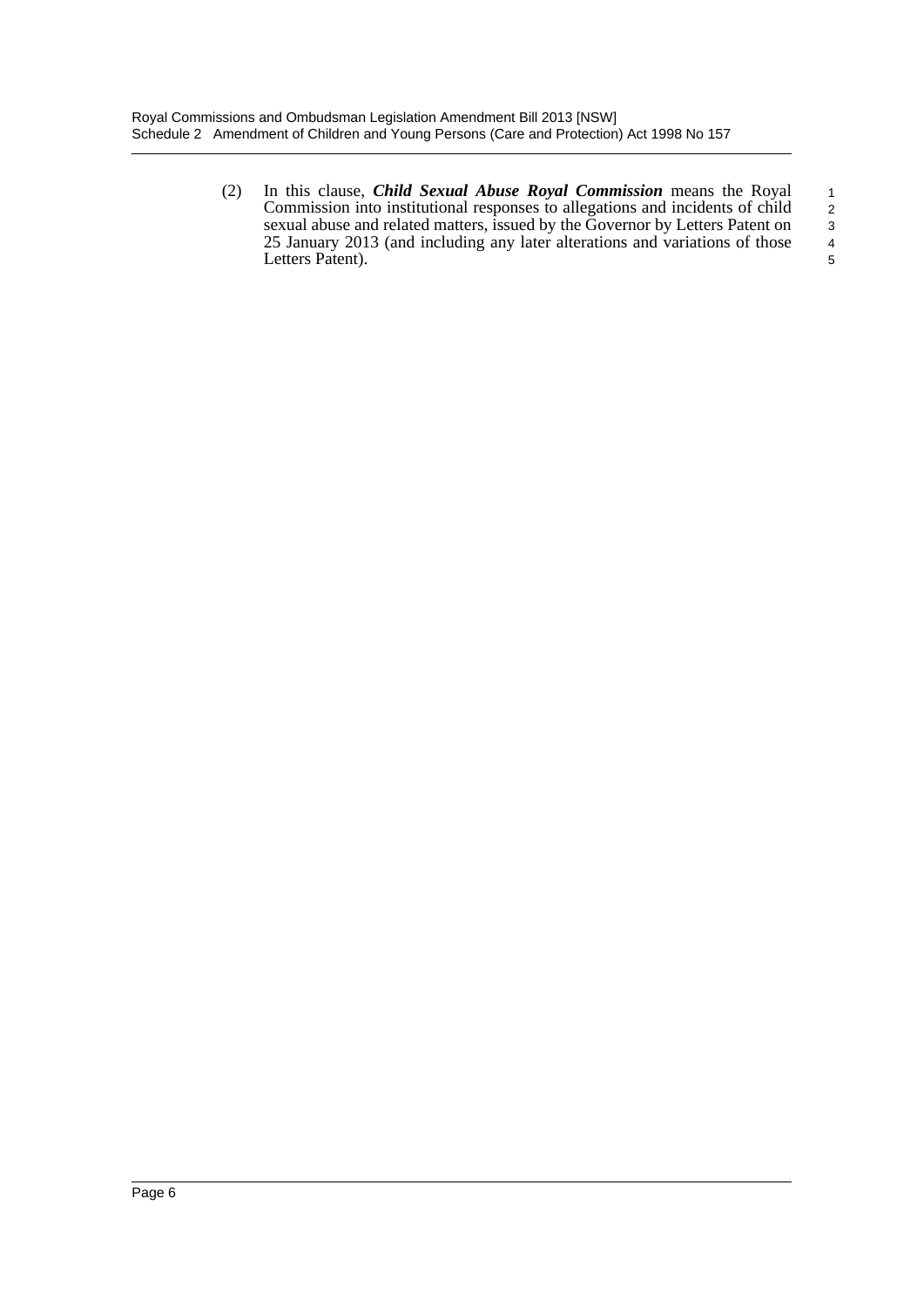<span id="page-10-0"></span>

|       | <b>Schedule 3</b>                                                   |      | Amendment of Ombudsman Act 1974 No 68                                                                                                                                                                                                                                                                                           | 1                          |
|-------|---------------------------------------------------------------------|------|---------------------------------------------------------------------------------------------------------------------------------------------------------------------------------------------------------------------------------------------------------------------------------------------------------------------------------|----------------------------|
| [1]   |                                                                     |      | Section 34 Disclosure by Ombudsman or officer                                                                                                                                                                                                                                                                                   | $\overline{\mathbf{c}}$    |
|       | Insert after section $34(1)(b4)$ :                                  |      |                                                                                                                                                                                                                                                                                                                                 |                            |
|       |                                                                     | (b5) | for the purpose of any proceedings under section 20 or 20B of the <i>Public</i><br>Interest Disclosures Act 1994,                                                                                                                                                                                                               | 4<br>5                     |
|       |                                                                     | (b6) | for the purpose of any criminal proceedings resulting from an<br>investigation under this Act, but only if the investigation related<br>(whether or not entirely) to a matter referred by the Inspector of the<br>Police Integrity Commission, or the Inspector of the Crime<br>Commission, to the Ombudsman for investigation, | 6<br>7<br>8<br>9<br>10     |
| $[2]$ |                                                                     |      | Section 35 Ombudsman, officer or expert as witness                                                                                                                                                                                                                                                                              | 11                         |
|       |                                                                     |      | Omit section 35 (2). Insert instead:                                                                                                                                                                                                                                                                                            | 12                         |
|       | (2)                                                                 |      | Subsection (1) does not apply to any of the following:                                                                                                                                                                                                                                                                          | 13                         |
|       |                                                                     | (a)  | proceedings under section 21A, 35A, 35B or 37,                                                                                                                                                                                                                                                                                  | 14                         |
|       |                                                                     | (b)  | proceedings under Part 3 of the Royal Commissions Act 1923,                                                                                                                                                                                                                                                                     | 15                         |
|       |                                                                     | (c)  | proceedings under Part 4 of the Special Commissions of Inquiry Act<br>1983,                                                                                                                                                                                                                                                     | 16<br>17                   |
|       |                                                                     | (d)  | proceedings under Part 5 of the Government Information (Public<br><i>Access</i> ) <i>Act 2009</i> arising as a consequence of a decision made by the<br>Ombudsman in respect of an access application under that Act,                                                                                                           | 18<br>19<br>20             |
|       |                                                                     | (e)  | proceedings under section 167A of the Police Act 1990,                                                                                                                                                                                                                                                                          | 21                         |
|       |                                                                     | (f)  | proceedings under section 20 or 20B of the <i>Public Interest Disclosures</i><br>Act 1994,                                                                                                                                                                                                                                      | 22<br>23                   |
|       |                                                                     | (g)  | criminal proceedings resulting from an investigation under this Act, but<br>only if the investigation related (whether or not entirely) to a matter<br>referred by the Inspector of the Police Integrity Commission, or the<br>Inspector of the Crime Commission, to the Ombudsman for<br>investigation.                        | 24<br>25<br>26<br>27<br>28 |
| $[3]$ | <b>Schedule 2 Savings and transitional provisions</b>               |      |                                                                                                                                                                                                                                                                                                                                 |                            |
|       | Insert after clause 4:                                              |      |                                                                                                                                                                                                                                                                                                                                 |                            |
|       | 5<br>Royal Commissions and Ombudsman Legislation Amendment Act 2013 |      |                                                                                                                                                                                                                                                                                                                                 |                            |
|       |                                                                     |      | The amendments to sections 34 and 35 by the Royal Commissions and<br>Ombudsman Legislation Amendment Act 2013 extend to information obtained<br>prior to the commencement of those amendments.                                                                                                                                  | 32<br>33<br>34             |